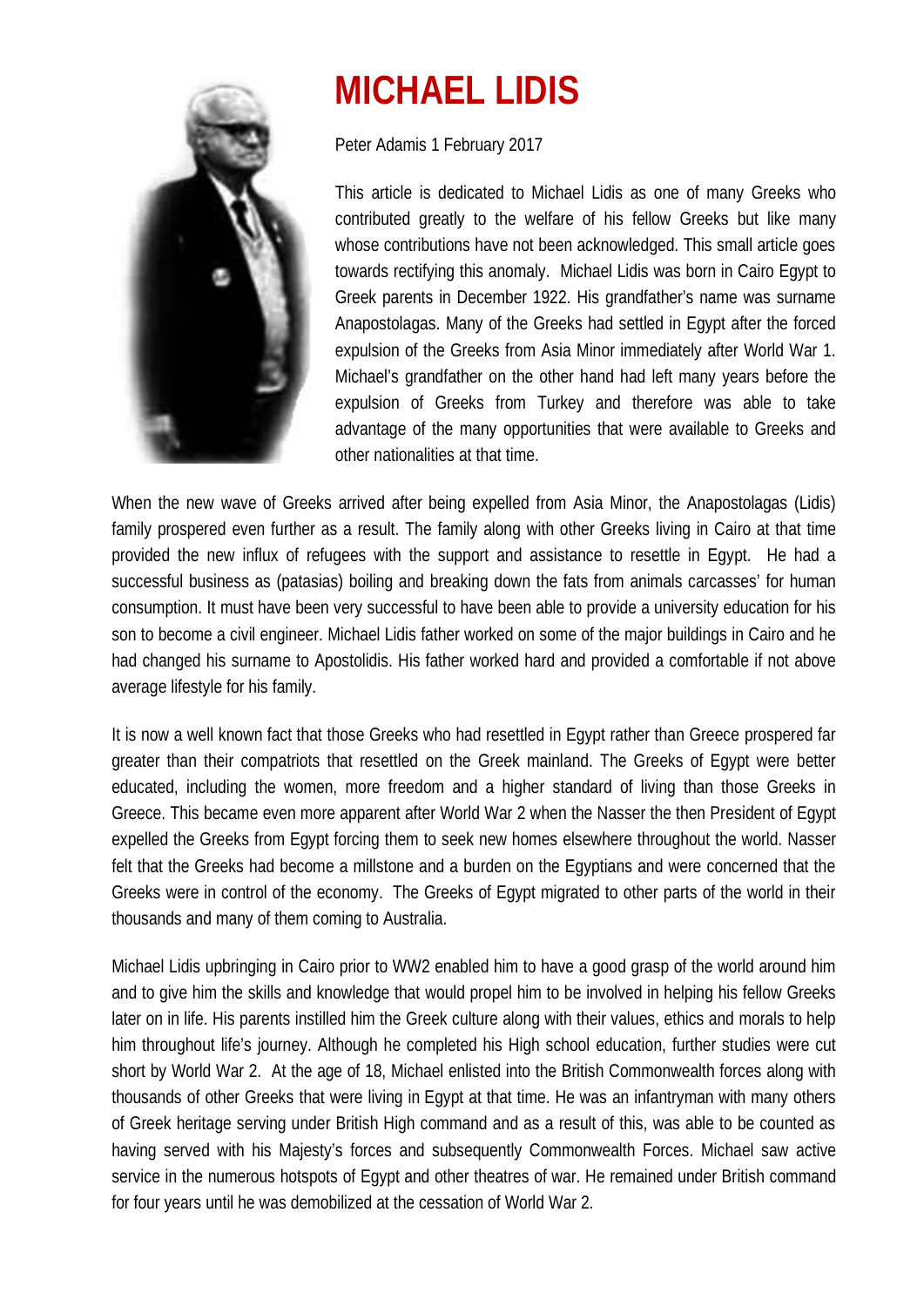On the cessation of hostilities, Michael met and married Melpomenni (Melpo or Mel) in Cairo. They had two children, Nick and Chris whilst living in Egypt. The family was happy in Egypt at that time, but it became apparent to many of the Greeks including Michael and Melpo that as a result of the Suez crisis, the situation in Egypt was becoming unhealthy for the Greek population. Therefore as a result of further discussion, Michael came to Australia in 1955 by himself to find work, accommodation and prepare for to bring his family over to join him as soon as he was settled.

When he arrived at Port Philip docks, the person who had assisted in bringing him over was nowhere to be seen and Michael was stranded at the docks. Michael however was a very resourceful and enterprising young man who was not fazed by this setback so easily. He took a taxi to the Egyptian Greek association in the city where he knew he would get support. On arrival he spoke to the Association members and advised them of his plight. They took him in and gave him accommodation until he was able to find accommodation for himself.

It was sooner rather than later that Michael was able to land himself a job with the glass factory located in Spotswood in the western suburbs of Melbourne. The job was hard, dirty, conditions appalling and the there was no occupational health and safety regulations in those days. You went to work gave it your best and then went home exhausted. This went on day after day until he was able to save sufficient fund to bring his family over from Egypt. When the rest of the family arrived, Michael continued in his job at the glass factory to the dismay of his wife Melpo. She was concerned about his health and the effect it was having on the family by coming home exhausted from the factory.

One day, Michael came home all burnt from an accident that had occurred at the glass factory. This time Melpo was determined that enough was enough and put her foot down. She advised her husband Michael that he would have to find alternative work that did not create so much stress and put him at so much risk. She was confident that her husband with his good education and upbringing would have no problem in finding another job more suitable. After all, he was a very resourceful, energetic and highly motivated for someone who had not been in Australia for very long.

It is of interest to note that the Egyptian Greeks who settled in Australia had not lost their sense of Hellenism, and it was obvious to many other Greeks that the those arriving from Egypt were not only better educated, but were also multi linguistic enabling them to be given jobs as foreman, supervisors, managerial positions as against their Greek compatriots who had normally been drawn from the poorer parts of Greece and had no education or linguistic skills. Michael was of those Greeks.

He soon found a job with the Ford motor company and was employed as a supervisor overseeing many other workers from many different nationalities. His linguistic skills enabled him to advocate on behalf of many other Greeks and others who had a poor command of the English language. In fact there are many who owe much to their well being as a result of the support and assistance provided by Michael Lidis during those difficult days of integration into the Australian culture and way of life. Michael being the man he was, restive and a creative person wanted to achieve much more than just helping others to develop further their lifestyle and way in life. Michael was to move with his family to Chadstone and he found a job with Repco, remaining for quite some time. He was happy in this role as it helped him and Melpo raise their family in a quiet neighbourhood and enable him to pursue other interests at the same time.